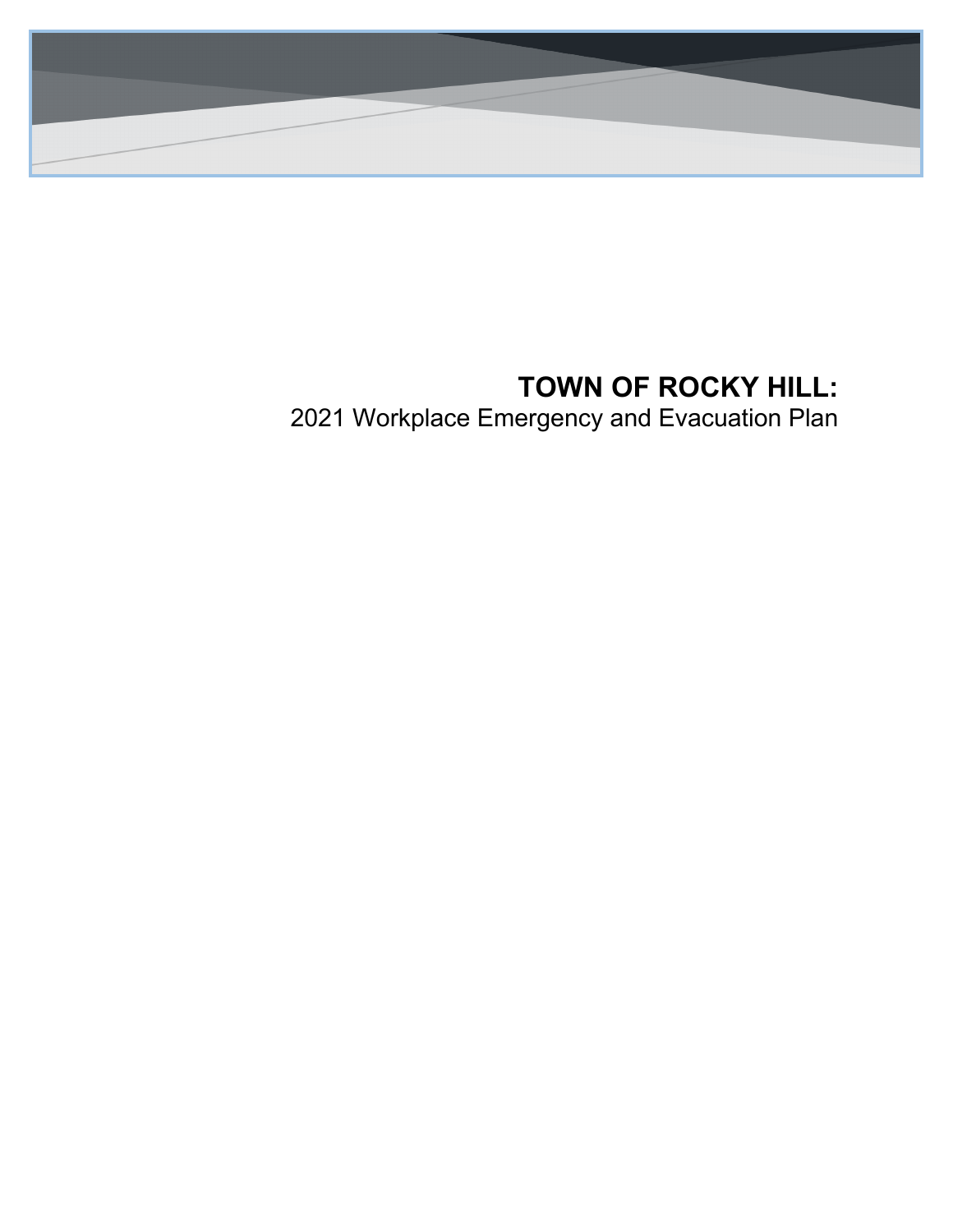## **TOWN OF ROCKY HILL**

### **WORKPLACE EMERGENCY AND EVACUATION PLAN**

### **INTRODUCTION:**

Nobody expects an emergency or a disaster, especially one that affects them our employees or our town facilities. However, the truth is that emergencies and disasters can strike anyone, anytime and anywhere. We as town employees could be forced to evacuate our facilities when you least expect it.

This plan is a simple guide for our employees and residents to follow in the event of an actual emergency in one of our town buildings while they are present within the facilities.

#### **WHAT IS A WORKPLACE EMERGENCY?**

A workplace emergency is an unforeseen situation that threatens us as employees or customers, or the public; disrupts or shuts down our operations; or causes physical or environmental damage.

Emergencies may be natural or manmade and include some of the following:

- Floods.
- Hurricanes,
- Tornados,
- Fires,
- Hazardous material releases or spills,
- Explosions,
- Workplace violence resulting in bodily harm and trauma.

#### **TOWN BUILDINGS:**

All town buildings are inspected annually to insure compliance with the Connecticut Fire Safety Code and the Connecticut Fire Prevention Code and all referenced standards.

All required exits are clearly marked and illuminated to avoid confusion and to evacuate in an orderly and timely manner.

Additionally, all life safety systems are tested and inspected at least annually.